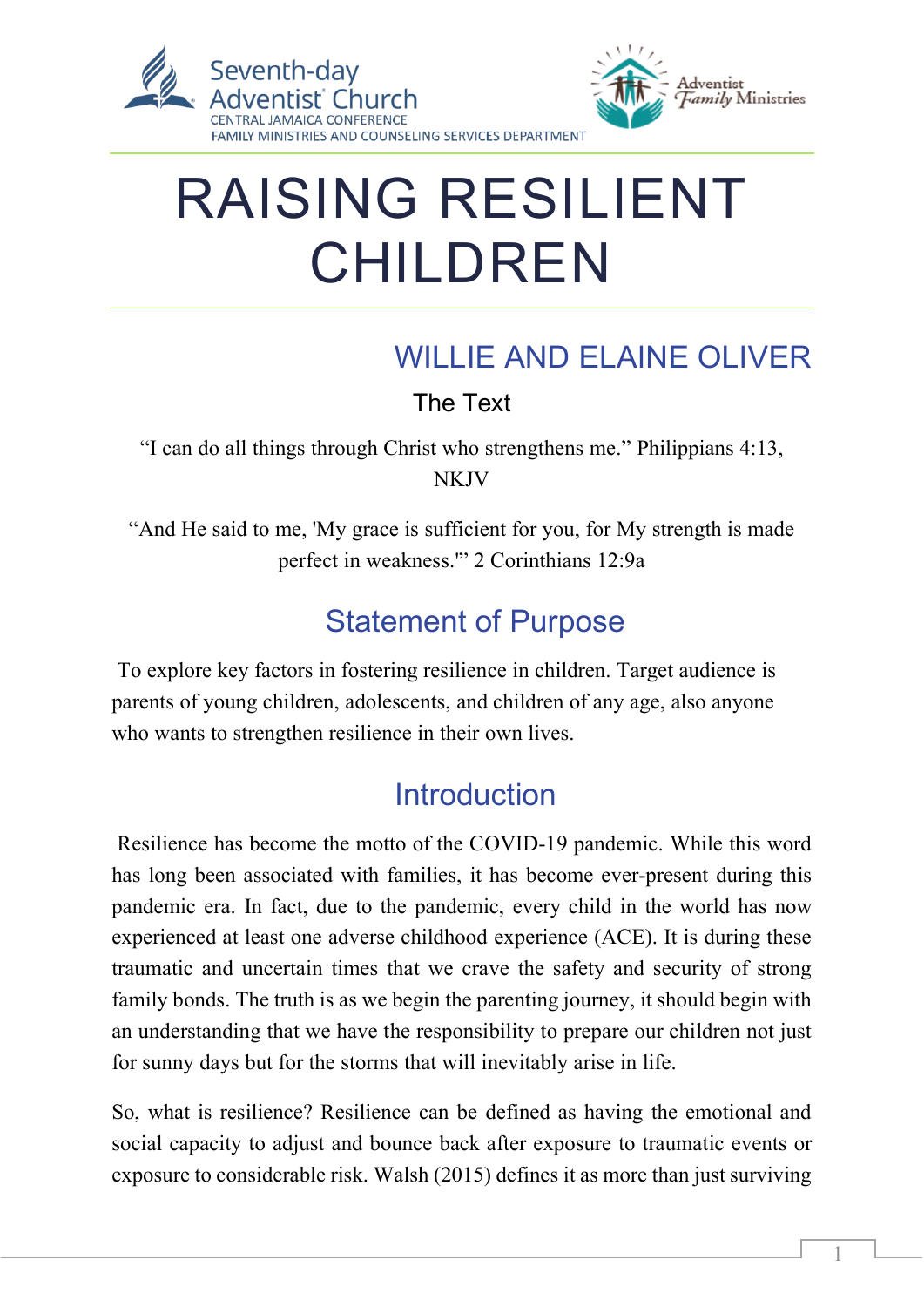



or getting through a distressing ordeal, but rather the capacity to endure and recover from serious life challenges. It must go beyond survival, because some people survive an ordeal, but remain interpersonally, psychologically, and spiritually impaired. They continue through life after adverse or traumatic experiences with debilitating post-traumatic stress, depression or anxiety, and an inability to thrive.

The good news is that God promises that we can learn to be resilient. In John 16:33: "These things I have spoken to you, that you may have peace. In the world you will have tribulation; but be of good cheer, I have overcome the world." As believers and followers of Christ, we will have struggles in life, but we're constantly reminded that God is in control. Resilience isn't the absence of fear or challenges but the ability to persevere based on the truth that God is our ultimate source of strength.

This seminar will explore key factors in fostering resilience in children and provide some tips for parents in raising resilient children. Although this seminar takes a preventative approach, it can still benefit families going through a traumatic experience, such as the current pandemic.

# Misunderstanding Resilience

The concept of resilience originated in the field of physical sciences and referred to the capacity of an object to return to its original form after being stretched such as an elastic band. Subsequently, the word started being used to describe individuals, families, and other items. The problem with this definition is that it often infers that it's easy to bounce right back after facing difficult challenges. There may be an expectation that you can just move on with life after going through trials, especially in faith communities. The truth is that it is unrealistic to believe that one can just recover after experiencing serious trials.

#### Discussion Question:

*Ask the audience to share ways in which resilience may be misunderstood. (Example: sometimes after a loved one dies, people may say "shouldn't they have finished grieving by now").*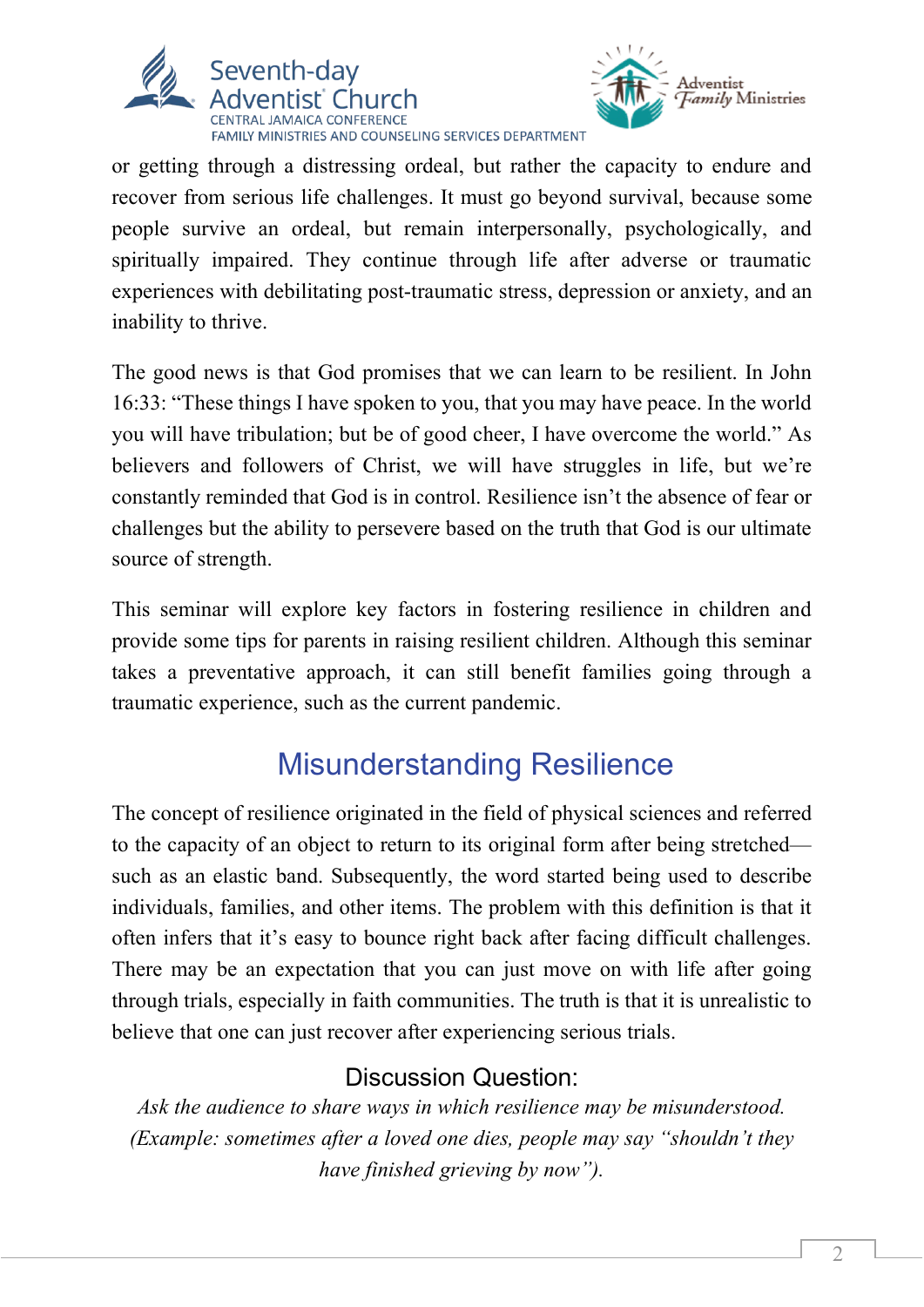



Resilience is not just speeding through a crisis and appearing untouched by a difficult or painful experience. It involves learning how to struggle well, experiencing suffering, courage, and hope simultaneously. This concept is summed up in 1 Corinthians 4: 8-9, ESV, "We are afflicted in every way, but not crushed; perplexed, but not driven to despair; persecuted, but not forsaken; struck down, but not destroyed." Resilience acknowledges the impact of the trial while believing that there is a possibility of emotional well-being despite the challenges. Resilience can be seen as an outcome—emotional well-being despite the odds. Resilience is also a process—adaptability amid adversity.

# Relationships Nurture Resilience

Many studies focused on resilience in children have pointed to the importance of strong family bonds. There are protective factors such as warmth, affection, healthy communication, reasonable structure and boundaries, emotional support, and authoritative parenting, which has a good balance of warmth and flexibility (not authoritarian – harsh and inflexible) that contribute to children's resilience. Moreover, studies show that when children face adversity, if they have at least one caring relationship with an important adult who believes in them, they are able to gain strength to overcome hardships.

In the book, *Adventist Home*, Ellen G. White says, "Parents, let your children see that you love them and will do all in your power to make them happy…Rule your children with tenderness and compassion remembering that 'their angels do always behold the face of My Father which is in heaven.' If you desire the angels to do for your children the work given them of God, co-operate with them by doing your part…The spirit that prevails in the home will mold their characters; they will form habits and principles that will be a strong defense against temptation…" (AH 193.3,4).

When children feel loved and nurtured in their homes, they develop stronger characters and self-efficacy – a belief in one's ability to succeed and accomplish tasks in life. If parents are going to foster resilience in their children, they must create a home environment that nurtures them and encourages their sense of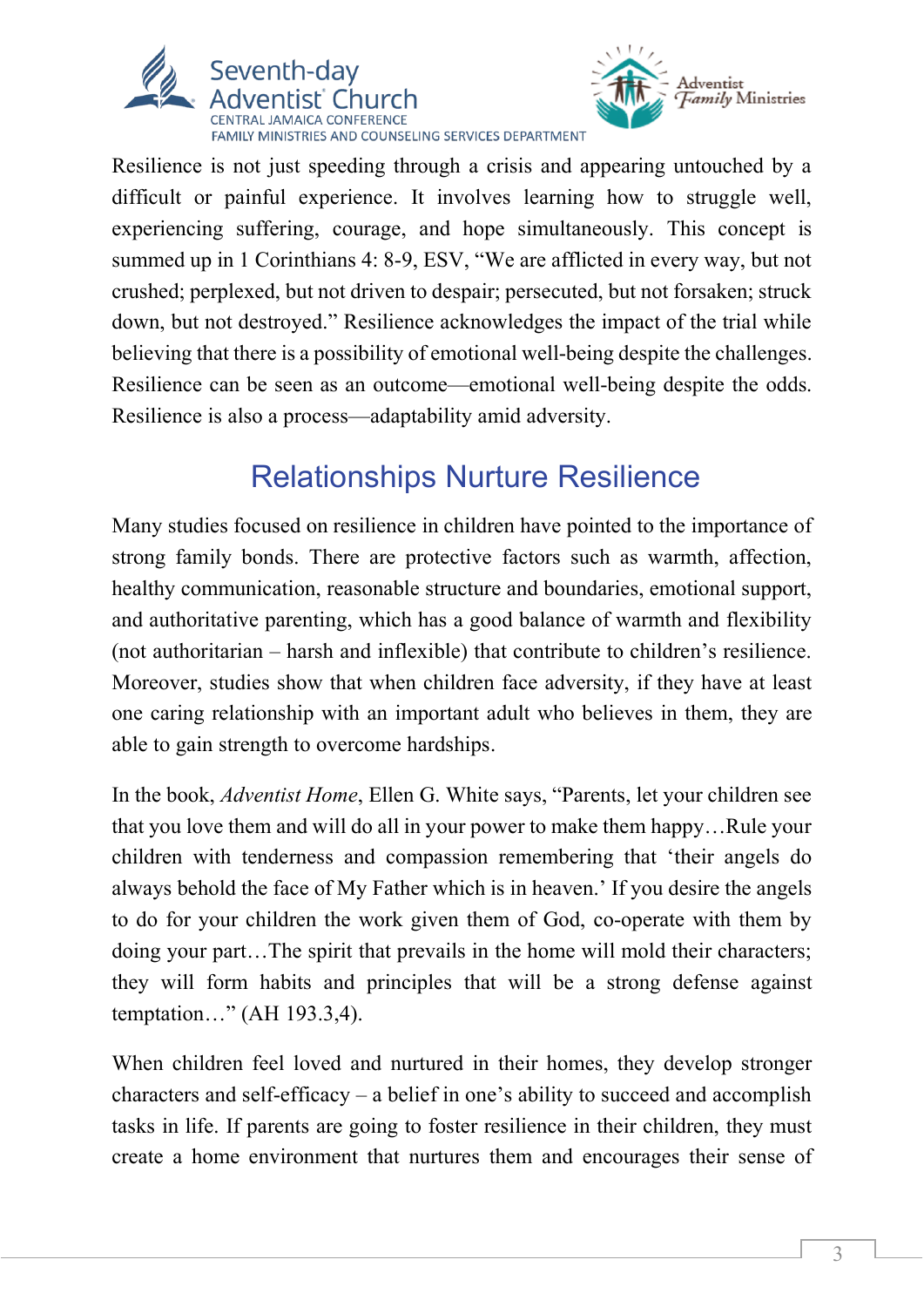



competence, self-esteem, and self-worth. In essence, parents need to provide a strong foundation from which resilience can be built. Parents who are unable to provide this type of environment on their own can solicit the help of *trusted*  family members, church friends, grandparents, and other extended family.

### Discussion Question:

*Think about your current home environment. If you were an inspector for home environments that pass the mark for fostering resilience in children, would your home pass the inspection? In what areas do you need to make changes to create the environment needed for resilience to thrive in your child or children?*

## Principles and Guidelines for Strengthening Family **Resilience**

Every individual and every family will experience a traumatic, highly stressful, or disruptive event during their life span. As we mentioned earlier, due to the COVID-19 pandemic, every child in the world has now had at least one adverse childhood experience. Stressful events are usually not predictable, but we can all expect that when these inevitable distressing events occur, they will interrupt normal family functioning. Parents play a key role in helping to build, foster, and strengthen resilience in their children so they can learn how to cope with life challenges when they occur. Children are not born resilient; it is a learned way of operating that can be taught and practiced throughout life.

## Begin With the End in Mind

Jeremiah 29:11 says, "For I know the plans I have for you, declares the Lord, plans for welfare and not for evil, to give you a future and a hope." This text reminds us that even though we may be going through trials, God knows what His purpose is towards us, and that is to restore us to peace and prosperity (wellness, wholeness). It is a reminder that while we are going through unexpected adversity, He has an expected end for a hopeful future (*Jeremiah*, 1909).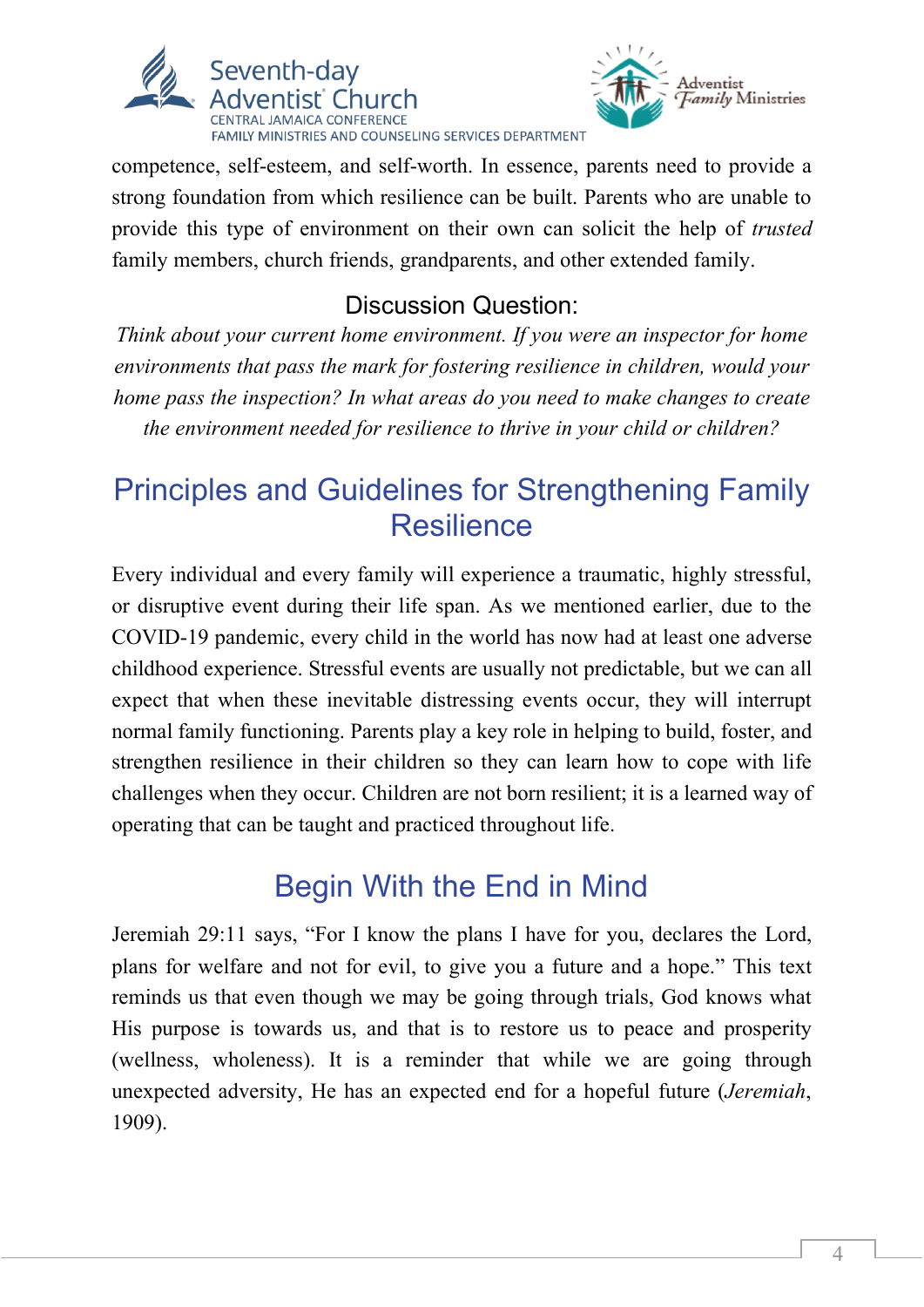



Parents must have a clear vision of what their family is about and how they are going to operate. When there is a clear vision of what type of family you want to have, it affects every decision you make and how you handle circumstances in the family. God has already stated the vision; we just need to capture it and run with it. This vision will directly impact how a family handles good times and challenging times.

#### Discussion Question:

*Think about your family. List the members of your family (include extended family members who live in your household or frequently visit, such as grandparents, etc.). Write or draw what your home environment looks like now—happy, cheerful, sad, angry, adversarial, forgiving, etc. Then write or draw what you would like your home to look like (vision). What habits or attitudes would you like to change or remove from your home? What would you like to add to see your vision become a reality in your home?*

# Be Intentional in Family Bonding

We can't stress enough how important it is for your child to feel connected and bonded to their parents, to others and to God. Attachment studies have shown us that children who are emotionally connected in healthy ways are more secure. The more secure a child is, the more resourceful they are in dealing with the many demands of life. The securely attached or connected child believes he or she has sufficient inner resources, faith in God and others to handle life. When a child is insecurely attached, they don't feel they have the resources or support and is left to fend for themselves.

God created us to be in relationships, and research supports the biblical concept that relationships are crucial to life. From the time an infant is born, their brain is wired for basic functions such as thinking, feeling, relating to others, judging, and perceiving through the mother-child and father-child bonds. There is much evidence to suggest that an infant's very survival depends on this early bonding experience. Major studies that have shown that infants who were left without hugs and warmth/affection died for lack of connection. We should hasten to say that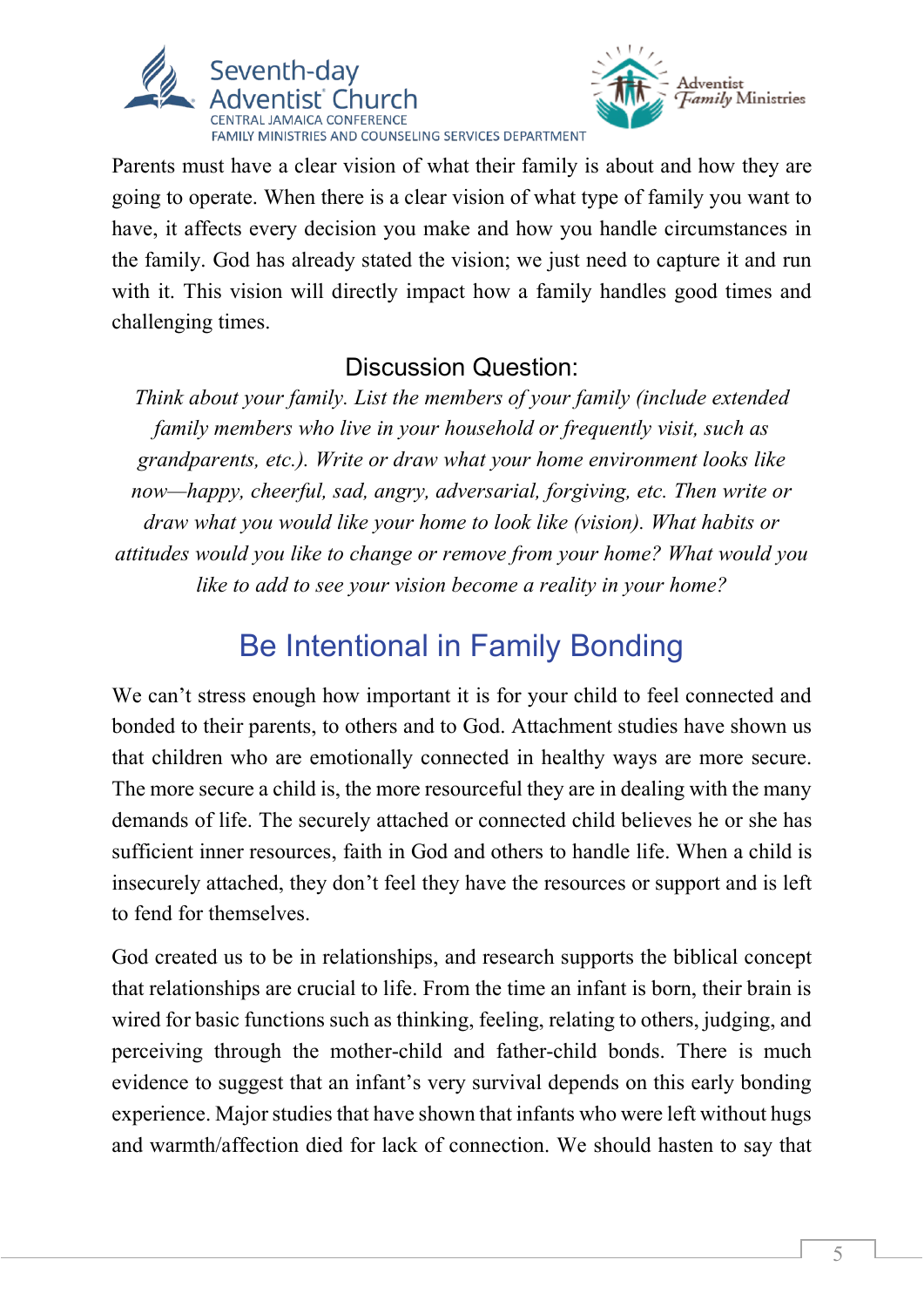



even a mother or father figure that provides the needed soothing nurture could help the infant to thrive.

When a child is securely attached, they experience what is called homeostasis. This means a child can physiologically and emotionally regulate their response, especially when they encounter turmoil in their environment. Parents can assist their children find stability at all ages by providing a home that is safe, predictable, and filled with much love and bonding. Just as God quiets his children with His love, we are called to do the same with our children.

#### Discussion Question:

*Read Zephaniah 3:17 and list all the ways God attaches to us, his children. In what tangible ways can you be more intentional about rejoicing over your children to build closer bonds and nurture a secure attachment?*

*"The Lord your God is in your midst, a mighty one who will save; he will rejoice over you with gladness; he will quiet you by his love; he will exult over you with loud singing." Zephaniah 3:17*

# Model Resiliency

My grandmother (Elaine) often shared stories of her young life and many of the hardships she encountered when she was a young girl. She was the oldest of 10 children, forced to drop out of school at age 13 after her father died to help her mother take care of her younger siblings. However, she always spoke about how God brought her through her trials. She often quoted scripture such as Philippians 4:13 and 1 Corinthians 12:9 and encouraged us to memorize God's promises to help us get through the challenging times in life. She lived her life believing that God would always make a way, even out of what might seem impossible. She modeled resilience.

Resilience doesn't mean you pretend or ignore the hardships or challenges in life. It means you remain positive and hopeful during difficult times. Here are a few ways that parents can model resilience.